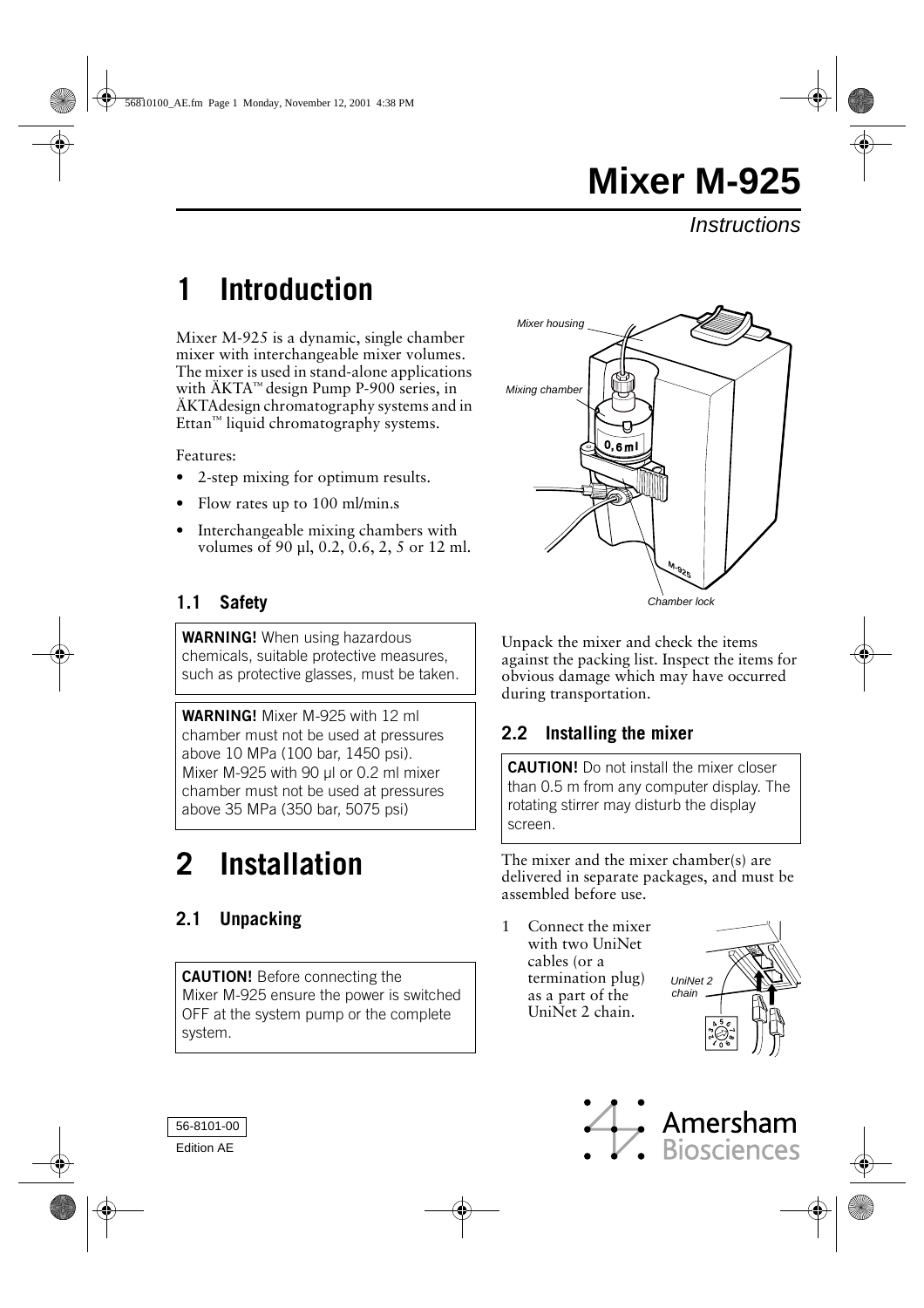- 2 Mount the mixer in an ÄKTAdesign or an Ettan liquid chromatography system, or together with an ÄKTAdesign P-900 series system pump in stand-alone applications. See the user documentation for further information.
- 3 Fit a mixer chamber to the mixer housing as described below.

## **2.3 Fitting mixing chamber**

**WARNING!** When using hazardous chemicals, ensure that the mixer chamber has been flushed through with distilled water before removing an used chamber.

A mixer chamber must be fitted to the mixer housing prior to use.





Mixer chambers of 90 µl, 0.2, 0.6, 2, 5 and 12 ml are available.

Recommended flow rates for each mixing chamber are specified in the table below.

When using eluents that are more difficult to mix such as isopropanol and water, a large mixer volume can be used to get optimum mixing

| <b>Mixing</b><br>chamber    | <b>Recommended flow rates</b><br>(ml/min) |                                  |  |
|-----------------------------|-------------------------------------------|----------------------------------|--|
| volume and<br>max. pressure | Two pump<br>gradients                     | <b>Switch valve</b><br>gradients |  |
| 90 µl/35 MPa                | $0.0025 - 2.0$                            |                                  |  |
| 0.2 ml/35 MPa               | $0.0025 - 5.0$                            |                                  |  |
| 0.6 ml/25 MPa               | $0.001 - 10.0$                            | $0.1 - 5$                        |  |
| 2 ml/25 MPa                 | $0.5 - 100$                               | $1 - 10$                         |  |
| 5 ml/25 MPa                 | $5 - 100$                                 | $5 - 30$                         |  |
| 12 ml/10 MPa                |                                           | 15-100                           |  |

*Note: For BufferPrep select flow rates as for switch valve gradients.*



To fit a mixer chamber:

- 1 Open the plastic lock covering the mixer chamber compartment. A spring is securing the mixer chamber in position when the lock is opened.
- 2 Insert a mixer chamber, and close the lock.
- 3 Fit the inlet and outlet tubing. Use Fingertight connectors, or a Union male/male, according to the recommendations in the system documentation.

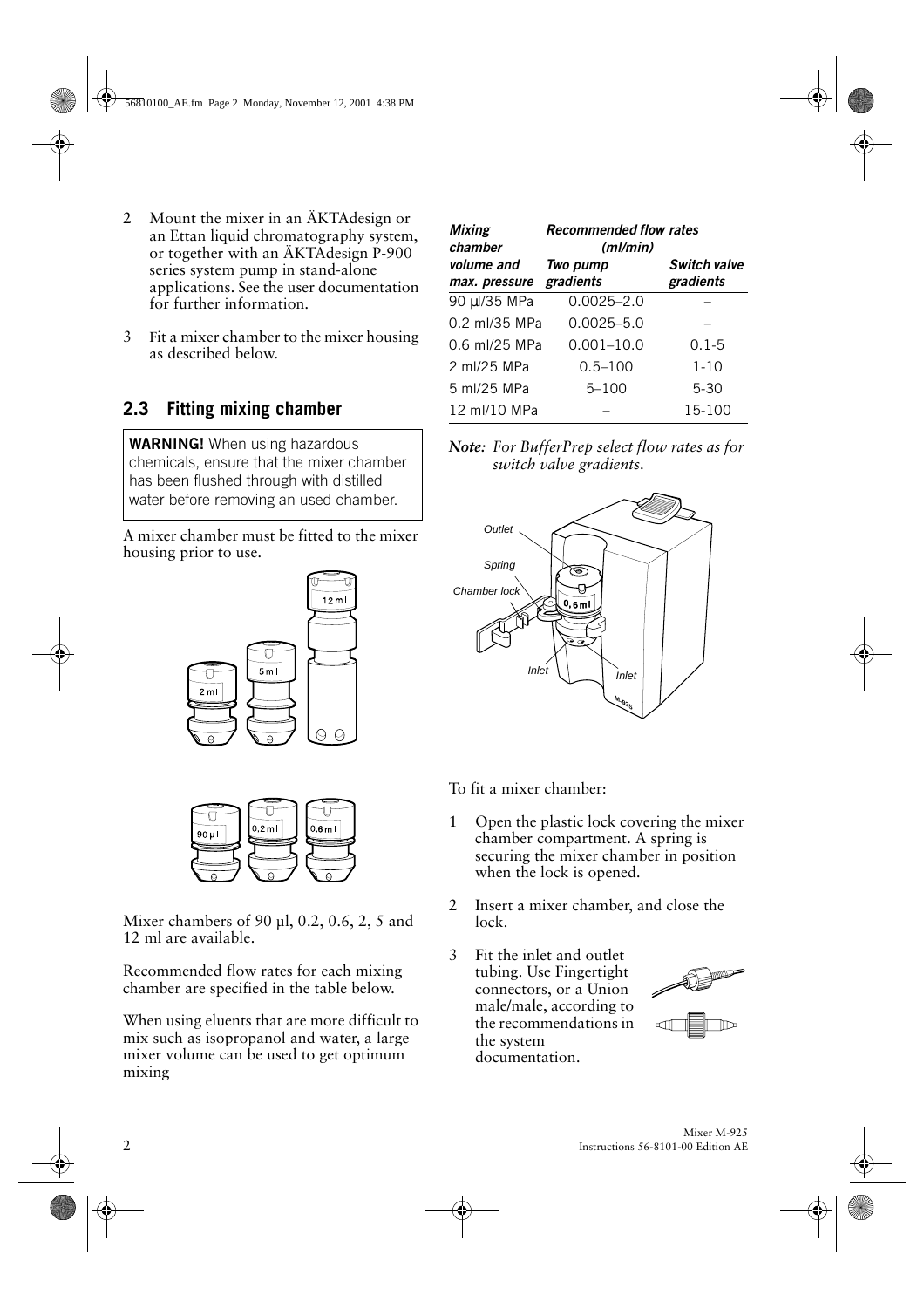# **3 Operation**

The mixer is controlled from a system pump in the ÄKTAdesign P-900 series or from P-905 in an Ettan liquid chromatography system and is, by default, operating whenever the pump is running. See the User Manual for the pump.

The mixer can be run without liquid, but it should be avoided due to mechanical wear.

## **3.1 Storage**

**Overnight**: The mixer can be left filled with a buffer.

**Overnight and long term storage**: Flush the mixer with water and then fill with 20% ethanol.

## **4 Maintenance**

**CAUTION!** Only spare parts approved or supplied by Amersham Biosciences may be used for maintaining and servicing Mixer M-925.

## **4.1 Periodic maintenance**

| <b>Period</b>  | Action                    |
|----------------|---------------------------|
| Every 6 months | General inspection        |
| Every 2nd year | Replace the mixer chamber |

## **4.2 Cleaning-in-place**

Pump a cleaning or sanitizing agent through the mixer. The standard recommendation is to pump 1 M NaOH, 1 ml/min for 30 minutes, and then wash out with buffer.

**WARNING!** NaOH is injurious to health. Avoid spillage.

## **4.3 General inspection**

1 Check that the mixer chamber is clean and without damage. Check the tubing connectors. Replace if required.

### **4.4 Replacing mixer chamber**

**WARNING!** When using hazardous chemicals, ensure that the mixer chamber has been flushed through with distilled water before removing an used chamber.

- 1 Make sure the pump is stopped.
- 2 Place the buffer bottles lower than the mixer to prevent draining, and then remove the inlet and outlet tubing.
- 3 Open the plastic lock holding the mixer chamber. A spring is securing the mixer chamber in position when the lock is opened.
- 4 Pull out the mixer chamber gently.
- 5 Insert the new mixer chamber, and close the lock.
- 6 Replace the inlet and outlet tubing.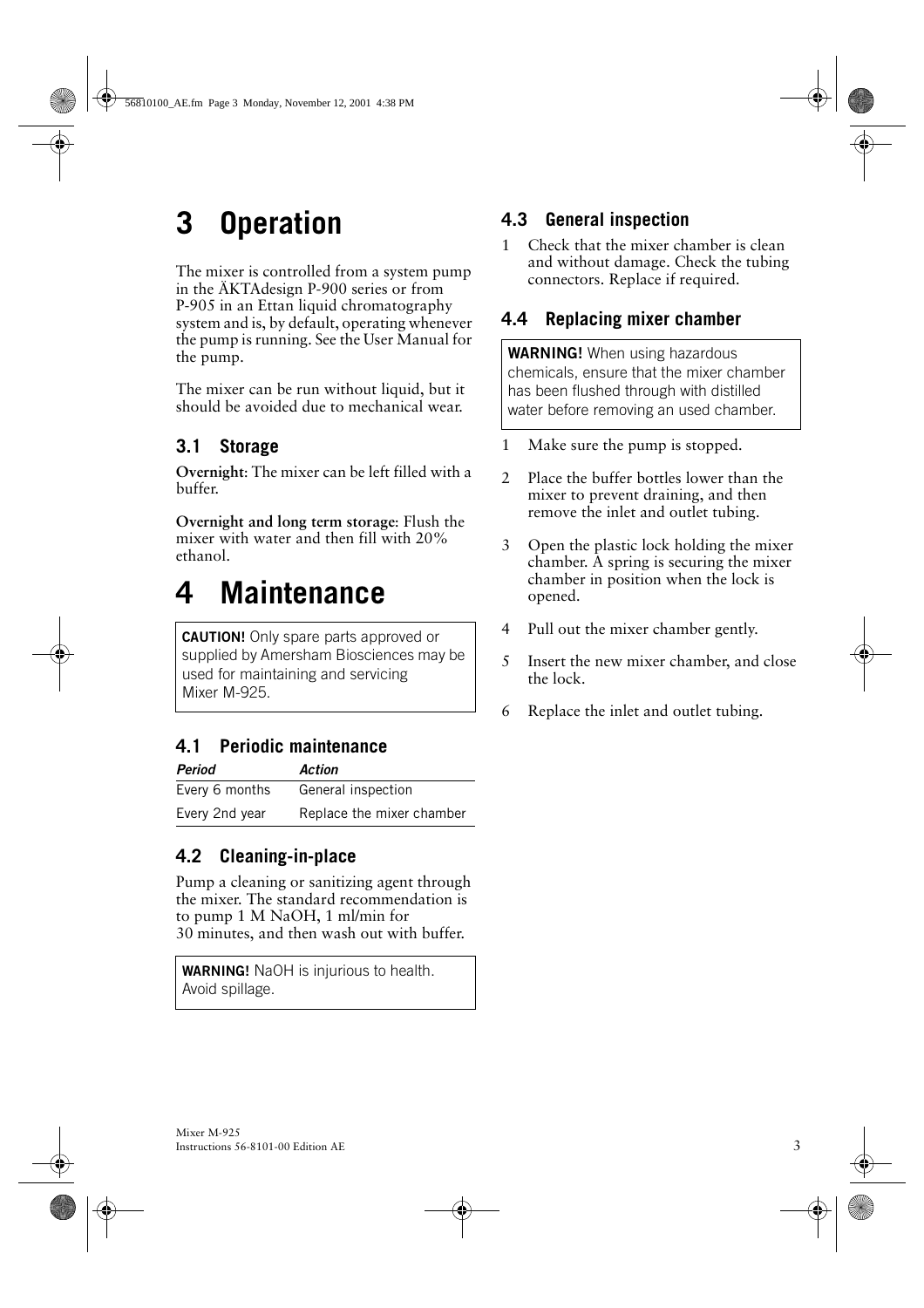# **5 Trouble-shooting**

If the suggested actions do not correct the fault, call Amersham Biosciences.

| Fault                                                | <b>Action</b>  |                                                                                                                        |  |  |
|------------------------------------------------------|----------------|------------------------------------------------------------------------------------------------------------------------|--|--|
| Leakage                                              | 1              | Check the tubing and<br>connectors. If leakage is<br>located to the mixer<br>chamber, replace the<br>complete chamber. |  |  |
| Waves on the gradient                                |                |                                                                                                                        |  |  |
|                                                      | 1              | Check that the pump is<br>operating and is<br>programmed correctly.                                                    |  |  |
|                                                      | $\mathbf{2}$   | Clean the mixing<br>chamber to make sure it<br>is free of dirt or<br>particles.                                        |  |  |
|                                                      | 3              | Change to a larger<br>mixing chamber volume<br>if necessary.                                                           |  |  |
| Unlinear gradients or slow response to %B<br>changes |                |                                                                                                                        |  |  |
|                                                      | 1              | Check that the tubing<br>has been washed<br>properly and that the<br>pump is operating.                                |  |  |
|                                                      | $\overline{c}$ | Change to a smaller<br>mixer volume.                                                                                   |  |  |
| Not running                                          | 1              | Check cables.                                                                                                          |  |  |
|                                                      | 2              | Check Setup Mixer<br>menu on the pump.                                                                                 |  |  |
| Other faults                                         |                | Contact Amersham<br>Biosciences.                                                                                       |  |  |

## **6 Reference information**

### **6.1 Description**

A mixer motor inside the housing spins a magnet at 600 rpm, that causes the stirrer in the mixing chamber to rotate.



The eluents are mixed in two steps:

- 1 Premixing in a static mixer with a small volume (22 µl).
- 2 Dynamic mixing chamber with rotating stirrer.

The mixer housing and the mixer chamber contains no user replaceable items.

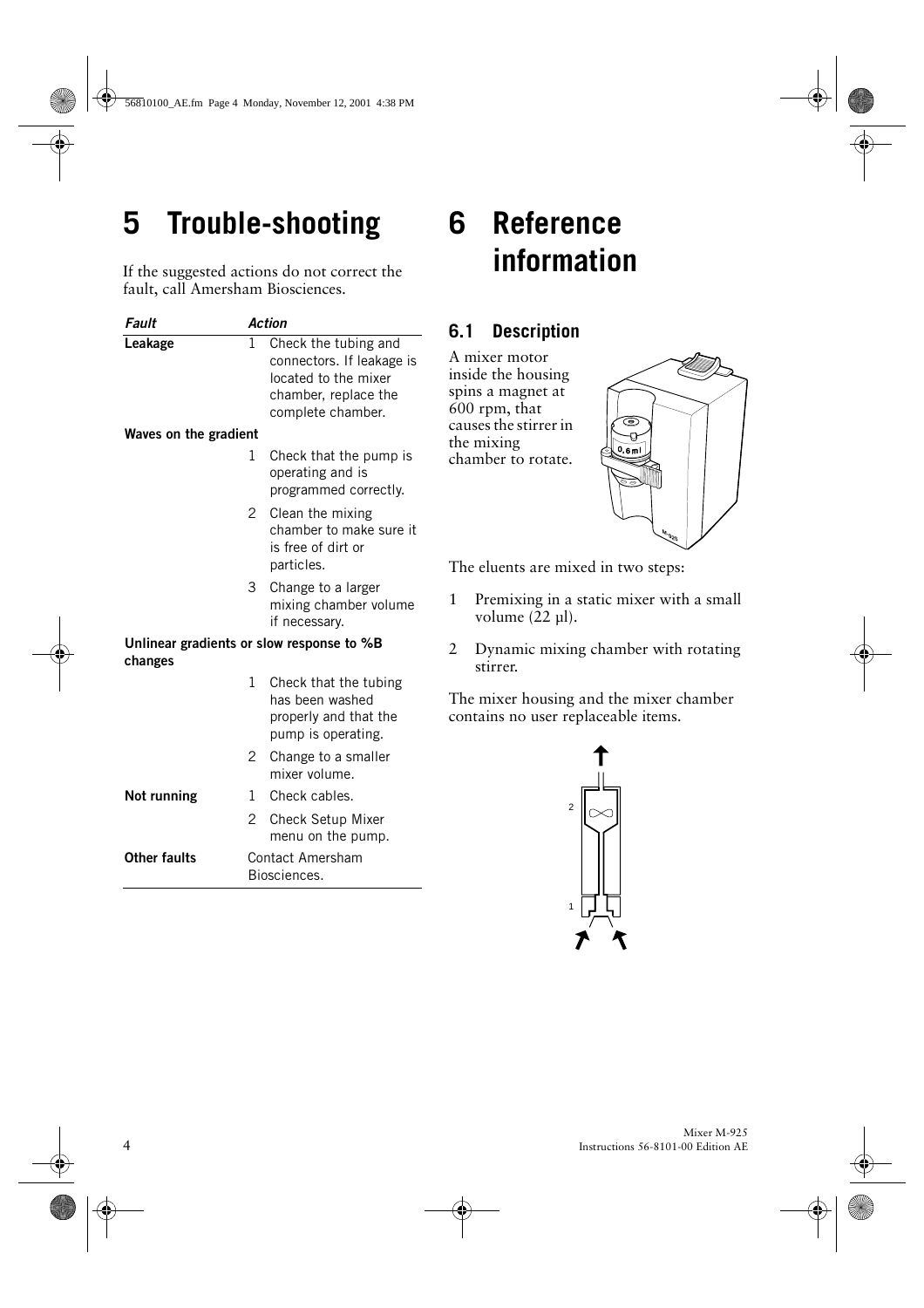### **6.2 Technical specifications**

#### *Operating data*

| Max. flow rate                                           | $0.001 - 100$ ml/min                                                                                                                                                       |
|----------------------------------------------------------|----------------------------------------------------------------------------------------------------------------------------------------------------------------------------|
| Max. pressure                                            |                                                                                                                                                                            |
| 12 ml chamber                                            | 10 MPa at 0.1-100 ml/min<br>(100 bar, 1450 psi)                                                                                                                            |
| 0.6, 2 and 5 ml<br>chambers                              | 25 MPa at 0.001-100 ml/min<br>(250 bar, 3625 psi)                                                                                                                          |
| 90 µl and 0.2 ml<br>chambers                             | 35 MPa at 0.001-5 ml/min<br>(350 bar, 5075 psi)                                                                                                                            |
| pH range                                                 | $1-13$ , $1-14$ (<1 day exposure)                                                                                                                                          |
| Viscosity                                                | Max. 5 cP                                                                                                                                                                  |
| Environment                                              | +4 to +40 $^{\circ}$ C<br>20-95% relative humidity<br>84-106 kPa (840-1060 mbar)<br>atmospheric pressure                                                                   |
| Physical data                                            |                                                                                                                                                                            |
| Internal volume                                          | 6 interchangeable mixing<br>chambers: 90 µl, 0.2, 0.6, 2,<br>5 and 12 ml                                                                                                   |
| Mixing principle                                         | 1 static chamber and<br>1 dynamic chamber                                                                                                                                  |
| Degree of<br>protection                                  | <b>IP 43</b>                                                                                                                                                               |
| Wetted materials<br><b>Stirrer</b><br>Mixing<br>chambers | PTFE (polytetrafluorethylene)<br>PEEK (polyetheretherketone)                                                                                                               |
| Chemical<br>resistance                                   | The wetted parts are resistant<br>to organic solvents and salt<br>buffers commonly used in<br>chromatography of<br>biomolecules, except 100%<br>ethyl acetate, 100% hexane |

and 100% tetrahydrofuran

12–40 V DC from the pump

(THF) *pH stability range* 1–13, 1–14 (<1 day exposure)

1 W

*Inlet and outlet*  UNF 10–32 thread profile, *tubing* e.g. "Fingertights" for capillary tubing 1/16" outer diameter *Dimensions,* 

*H* × *W* × *D* 152 × 77 × 111 mm *Weight* 1.2 kg

*Power requirement*

*Power consumption*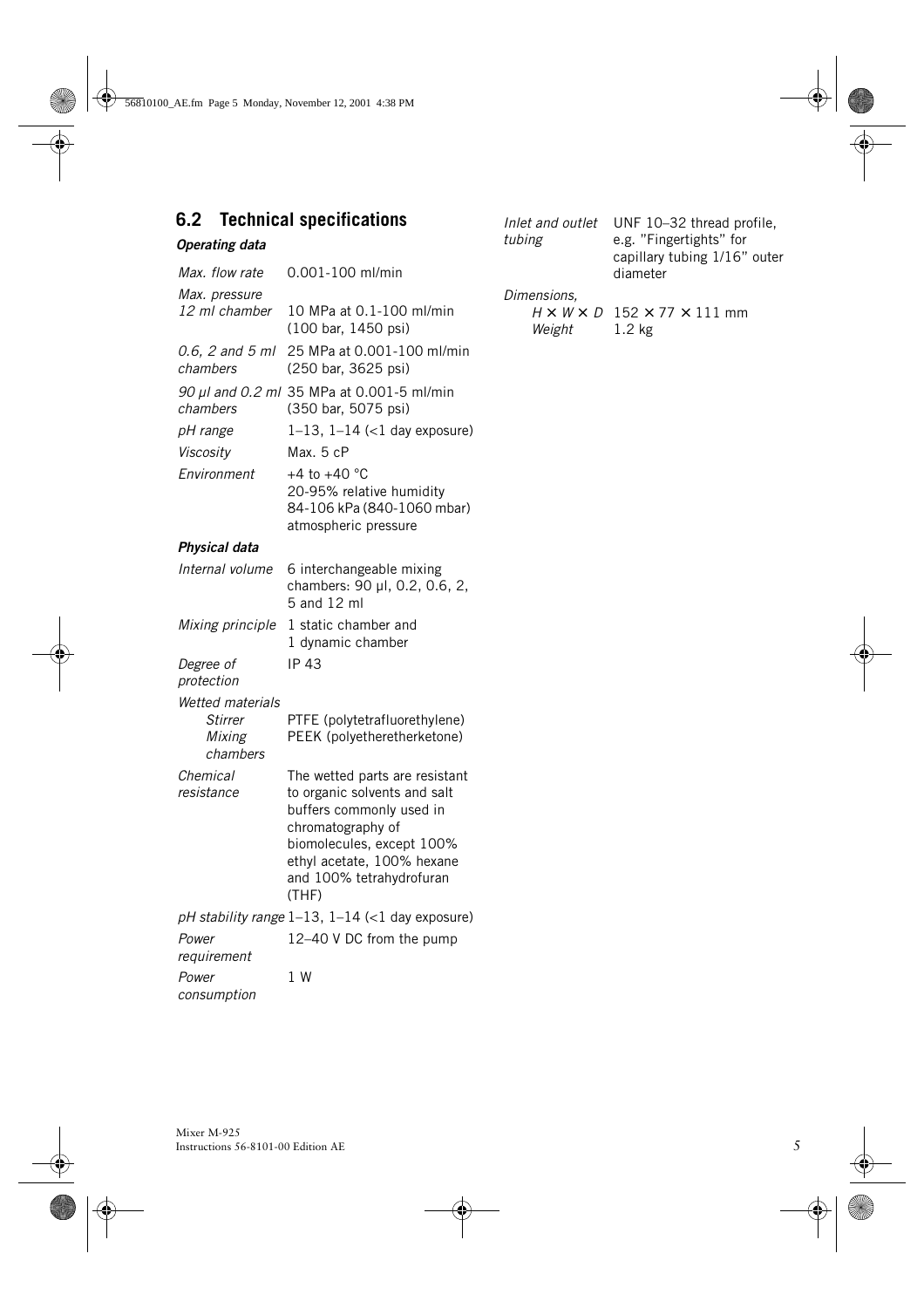## **6.3 Accessories and spare parts**

| Item                                                         | Quantity Code no.<br>per pack |                          |
|--------------------------------------------------------------|-------------------------------|--------------------------|
| Mixer M-925 including<br>one UniNet cable                    | 1                             | 18-1118-89               |
| Cable UniNet, 0.7 m                                          | 1                             | 18-1109-74               |
| Mixing chamber (must<br>be ordered separately)               |                               |                          |
| 90 µl                                                        | 1                             | 18-1147-24               |
| $0.2$ ml                                                     | 1                             | 18-1147-21               |
| $0.6$ ml                                                     | 1                             | 18-1118-90               |
| $2 \text{ ml}$<br>5 <sub>m1</sub>                            | 1<br>1                        | 18-1118-91<br>18-1118-92 |
| $12 \mathrm{ml}$                                             | 1                             | 18-1118-93               |
| Stop plug, 1/16"                                             | 5                             | 18-1112-52               |
|                                                              |                               |                          |
| Fingertight connector,<br>PEEK,<br>for i.d. 1/16" tubing     | 10                            | 18-1112-55               |
| Sleeve for 18-1147-10,<br>PEEK, o.d. 1/16",<br>i.d. 305 µm   | 10                            | 18-1156-63               |
| Sleeve for 18-1147-10,<br>for capillary with<br>i.d. 0.10 mm | 10                            | 18-1147-11               |
| Sleeve for 18-1147-10,<br>for capillary with<br>i.d. 0.15 mm | 10                            | 18-1147-12               |
| Union,<br>1/16" male/<br>1/16" male,<br>i.d. 0.25 mm         | 2                             | 18-1120-92               |
| Union,<br>1/16" male/<br>$1/16"$ male,<br>i.d. 0.13 mm       | 2                             | 18-1120-90               |